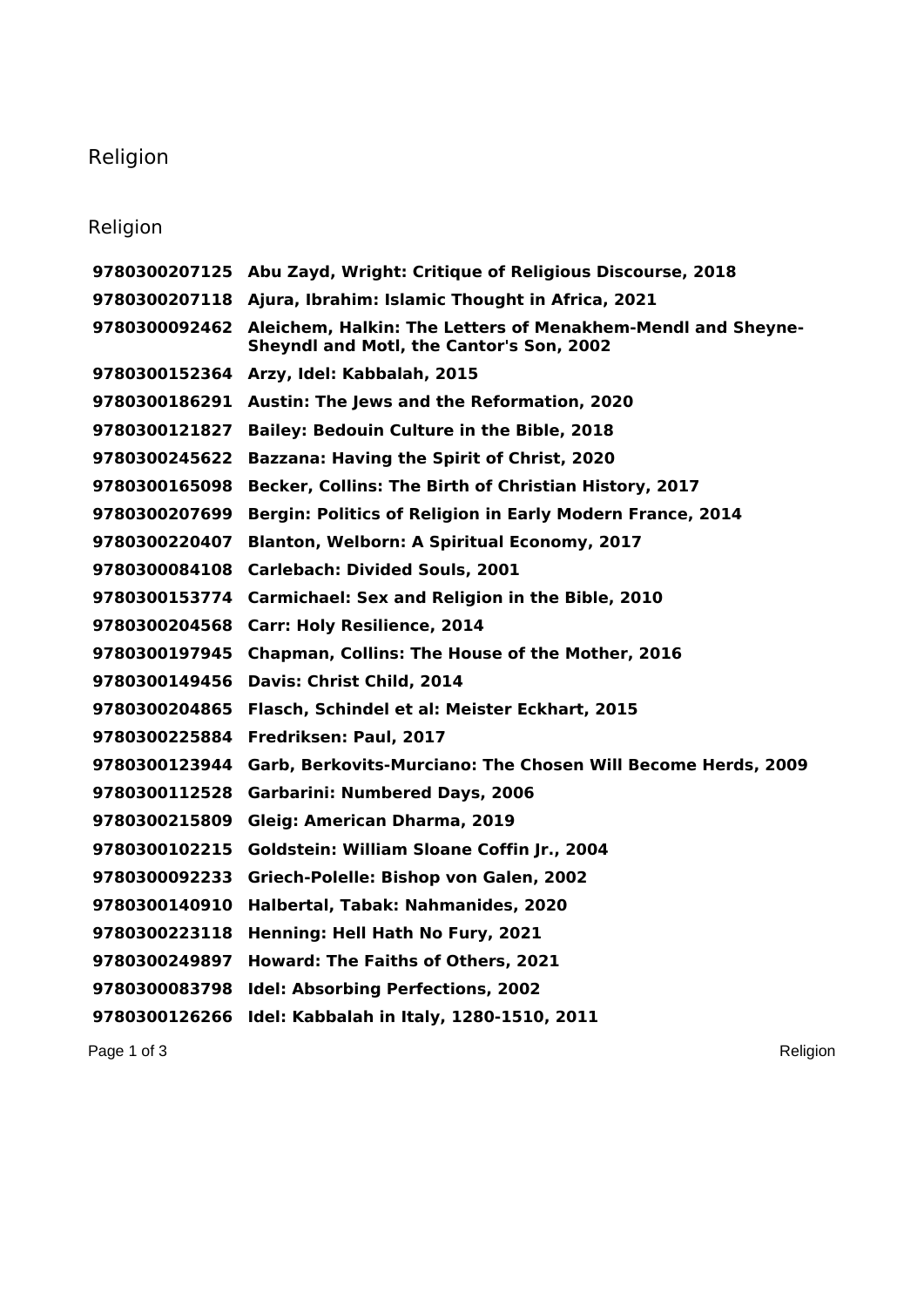**Jackson-McCabe, Collins: Jewish Christianity, 2020 Jeffery: The Secret Gospel of Mark Unveiled, 2007 Kaplan: Spiritual Radical, 2007 Kirsch: Auden and Christianity, 2005 Lim: The Formation of the Jewish Canon, 2013 Litwa: How the Gospels Became History, 2019 MacDonald: Does the New Testament Imitate Homer?, 2003 Marquis: Transient Apostle, 2013 Marshall: Heretics and Believers, 2017 Martin: Biblical Truths, 2017 McDannell: Picturing Faith, 2004 McIntire: Herbert Butterfield, 2004 Meeks, Hilton et al: In Search of the Early Christians, 2002 Moss: Divine Bodies, 2019 Mouline, Rundell: Clerics of Islam, 2014 Myers: The Stakes of History, 2018 Newsom, Collins: The Spirit within Me, 2021 Niditch: The Responsive Self, 2015 Niehoff, Collins: Philo of Alexandria, 2018 Nongbri: Before Religion, 2013 Oberman, Weinstein: The Two Reformations, 2003 Olyan: Friendship in the Hebrew Bible, 2017 Penniman: Raised on Christian Milk, 2017 Peppard: The World's Oldest Church, 2016 Quigley: Divine Accounting, 2021 Regev, Collins: The Temple in Early Christianity, 2019 Rowe: One True Life, 2016 Schniedewind: A Social History of Hebrew, 2013 Shoemaker: Mary in Early Christian Faith and Devotion, 2016 Siddiqui: Christians, Muslims and Jesus, 2013 Siddiqui: Hospitality and Islam, 2015 Starr: Chinese Theology, 2016**

Page 2 of 3 Religion